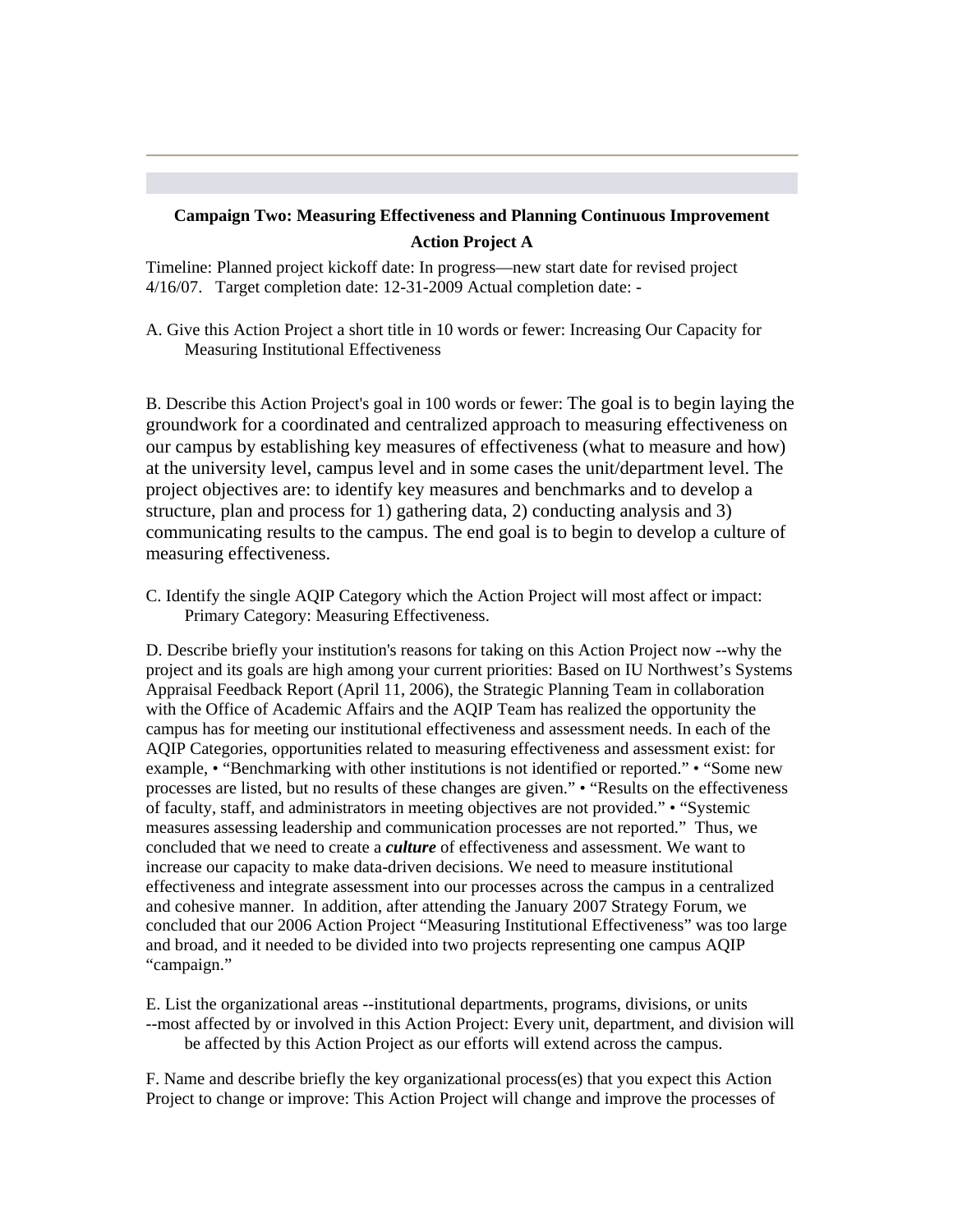measuring effectiveness in every unit.

G. Explain the rationale for the length of time planned for this Action Project (from kickoff to target completion): The rationale for the length of time planned for this Action Project relates to both the breadth and depth of the project itself. The large scope of the project means that it will take some time to create a comprehensive system that provides a centralized mechanism for institutional effectiveness at the same time that it builds a culture of assessment:

**Phase I** (complete by 12/31/2007) The project team will work with the universitywide Office of Reporting and Research at Indiana University-Bloomington to identify key measures of institutional effectiveness that will be used university-wide.

### **Phase II** (complete by  $6/1/2008$ )

The project team will work with the IU Northwest Strategic Planning Team to identify IU Northwest specific campus level key measures of institutional effectiveness.

# Phase III (Complete by  $9/1/2008$ )

The project team will

- define the process for gathering data for each university and campus key measure (when it is done, how it is done and who does it) and
- provide training to all those individuals who will be involved in the process.

### **Phase IV** (Complete by 5/1/2009)

The project lead will coordinate the completion of

- training,
- data gathering, and
- data submission.

# **Phase V** (Complete by 12/31/2009)

The project team will

- determine who will analyze, publish, and distribute results and how they will do so;
- determine which data is for internal vs. external audiences; and
- ensure that analysis, publishing, and distribution of the first set of key measures are completed.

#### **Phase VI** (Complete by  $12/31/2009$ )

The project team will recommend a process to the Strategic Planning Team for the ongoing monitoring of the key measures of institutional effectiveness and action necessary in response to analysis of data collected from the measures.

H. Describe how you plan to monitor how successfully your efforts on this Action Project are progressing: We will monitor the campus's progress in terms of the creation of a centralized and systematic structure and plan for measuring institutional effectiveness and the creation/revision and implementation of the processes related to measuring institutional effectiveness.